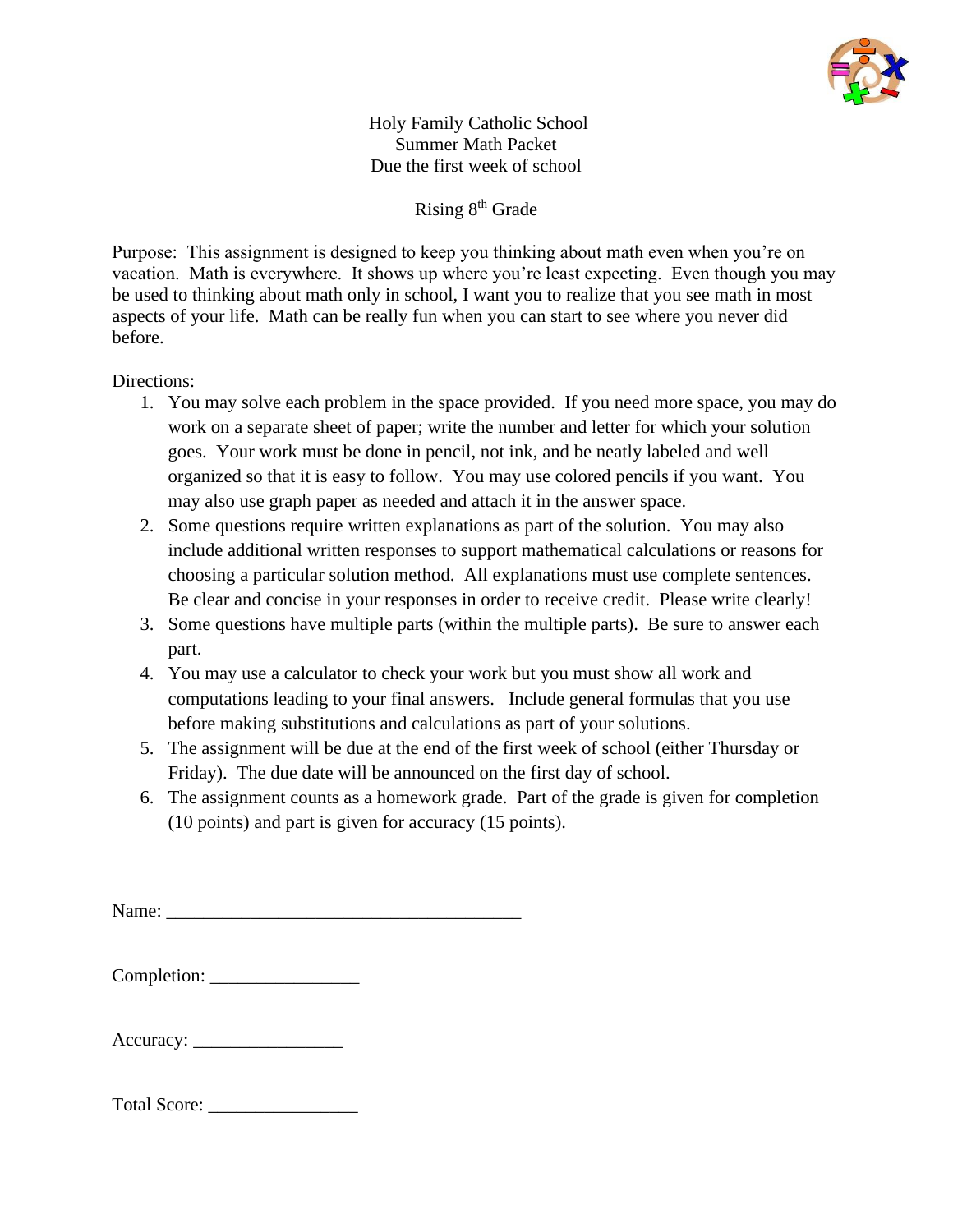1. Simplify the following. Show all work. Fractions must be written in simplest form.

a. 
$$
5(8-2)+3-8\div 2
$$
 b.  $8+12\div 2+3-15\div 5$  c.  $6\frac{7}{8} \times 3\frac{2}{5}$ 

d. 
$$
5\frac{1}{4} - 3\frac{2}{5}
$$
 \t\t e.  $15\frac{1}{6} \div 4\frac{3}{4}$  \t\t f.  $7\frac{3}{4} + 9\frac{2}{3}$ 

g. 19\* <sup>2</sup><sup>−</sup> b. | 9 4 | <sup>−</sup> <sup>+</sup> i. +<sup>−</sup> 8 ( 3)

j. 
$$
-27 \div 3
$$
 k.  $14 - (-5)$  l.  $-|-16 + 25|$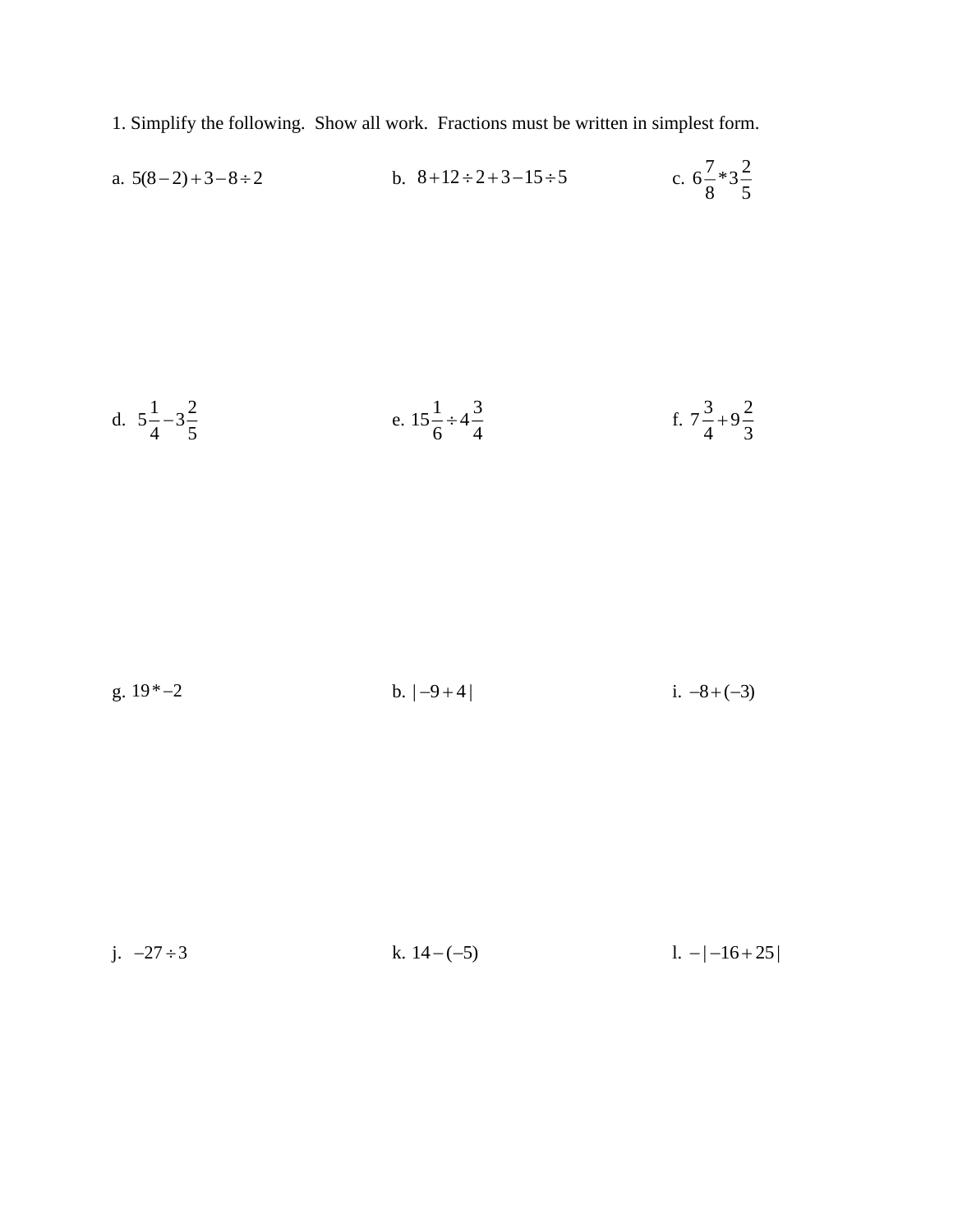2. You have a box containing 6 red ribbons, 4 blue ribbons, 3 green ribbons, and 2 white ribbons. Find the probabilities.

a. P (white) b. P (red or green) c. P (green and white)

3. Solve for the unknown. Use the method taught in class and show all work.

a.  $6 + x = 8$  $b. 3w-8=16$ c.  $\frac{4}{1} = \frac{6}{1}$  $\frac{x}{1} = \frac{1}{21}$ 

d. 6 2 4 *a* = + e. 144 12( 5) <sup>=</sup> <sup>−</sup> <sup>+</sup>*<sup>x</sup>* f. *<sup>r</sup> <sup>r</sup>* + + <sup>=</sup> 11 8 29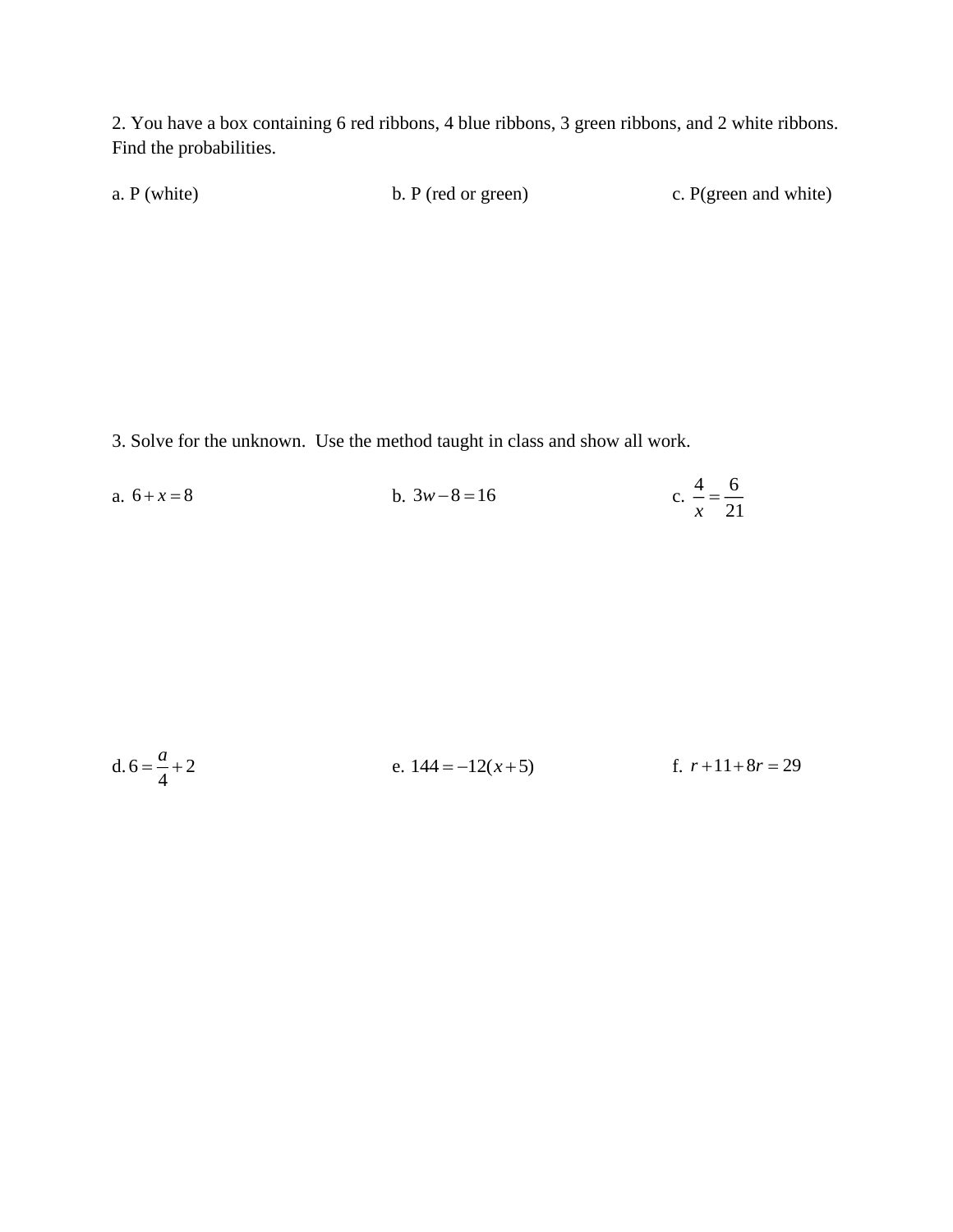4. Solve the inequalities. Use the method taught in class and show all work. Then graph your answer.

a.  $-12 > x - 7$  b.  $2x + 4 \le 24$ 

c.  $-3(p + 1) < -18$  d.  $-50 < 7k + 6 < -8$ 

5. Find the slope of the lines passing through the two given points.

a.  $(-4, 2), (0, -8)$  b.  $(6, 7), (-18, 7)$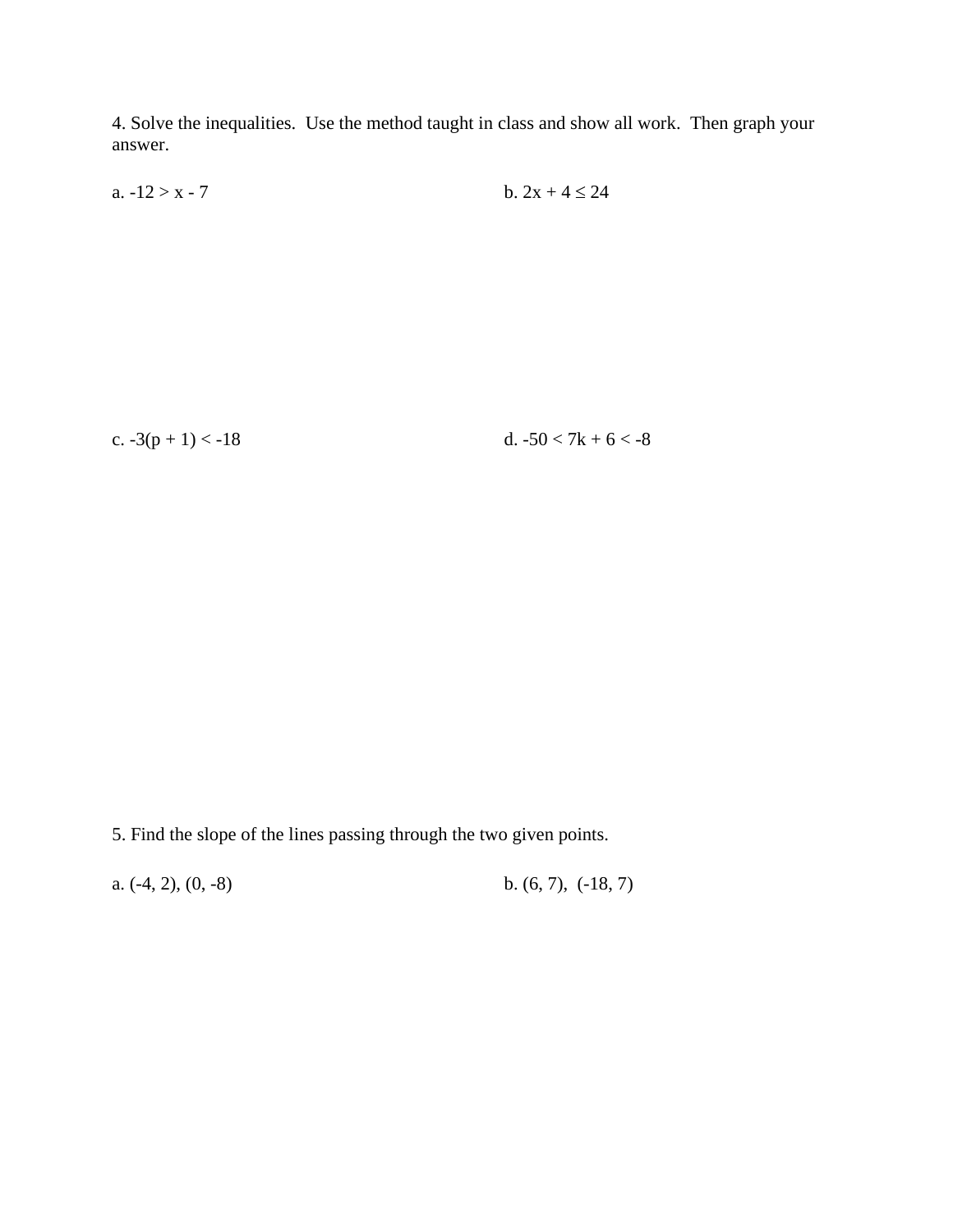6. Solve for the unknown.









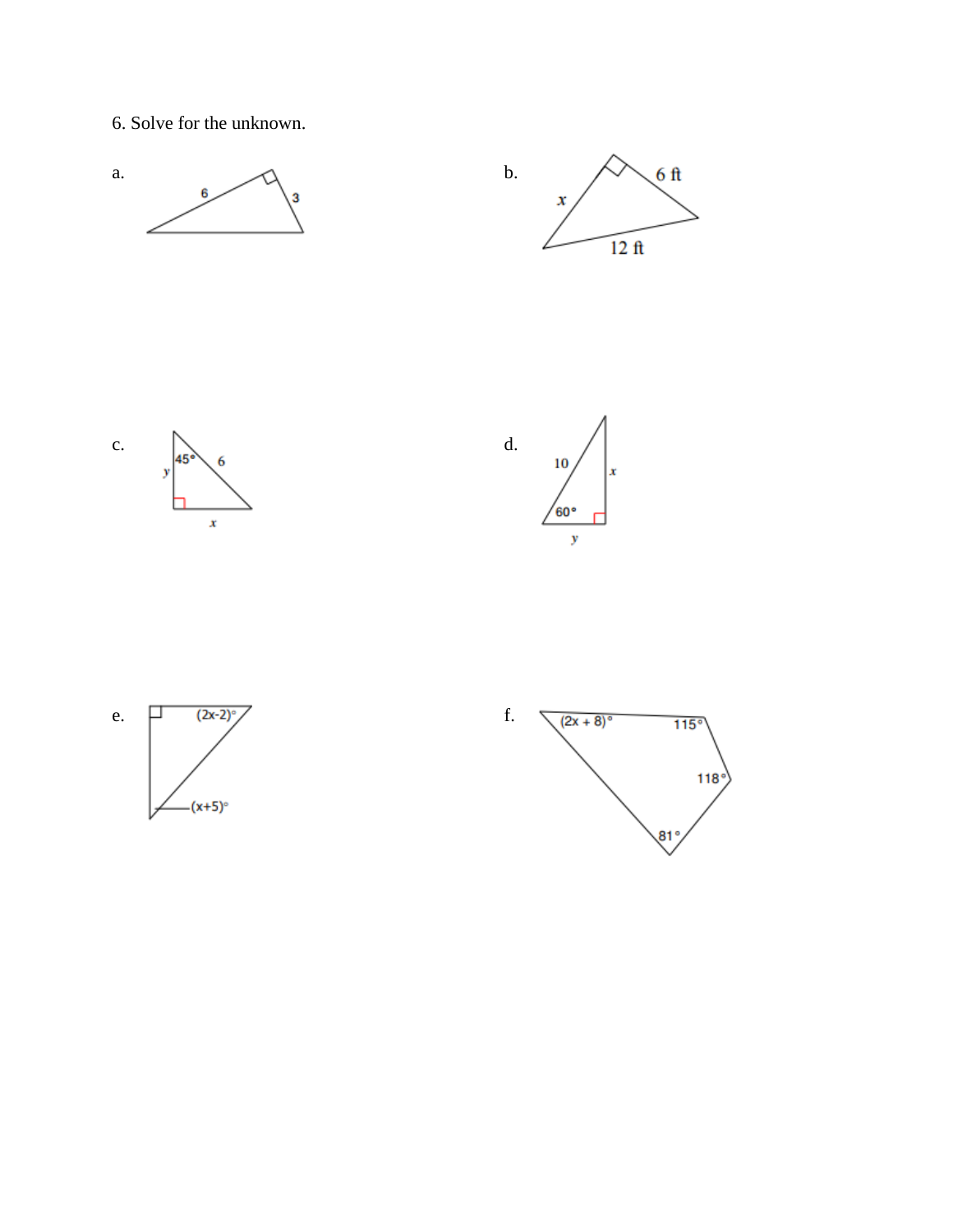7. Find the value of x. Show work for full credit.



8. Find the perimeter and area of the following shapes. Show all work. Use correct units in your answer.

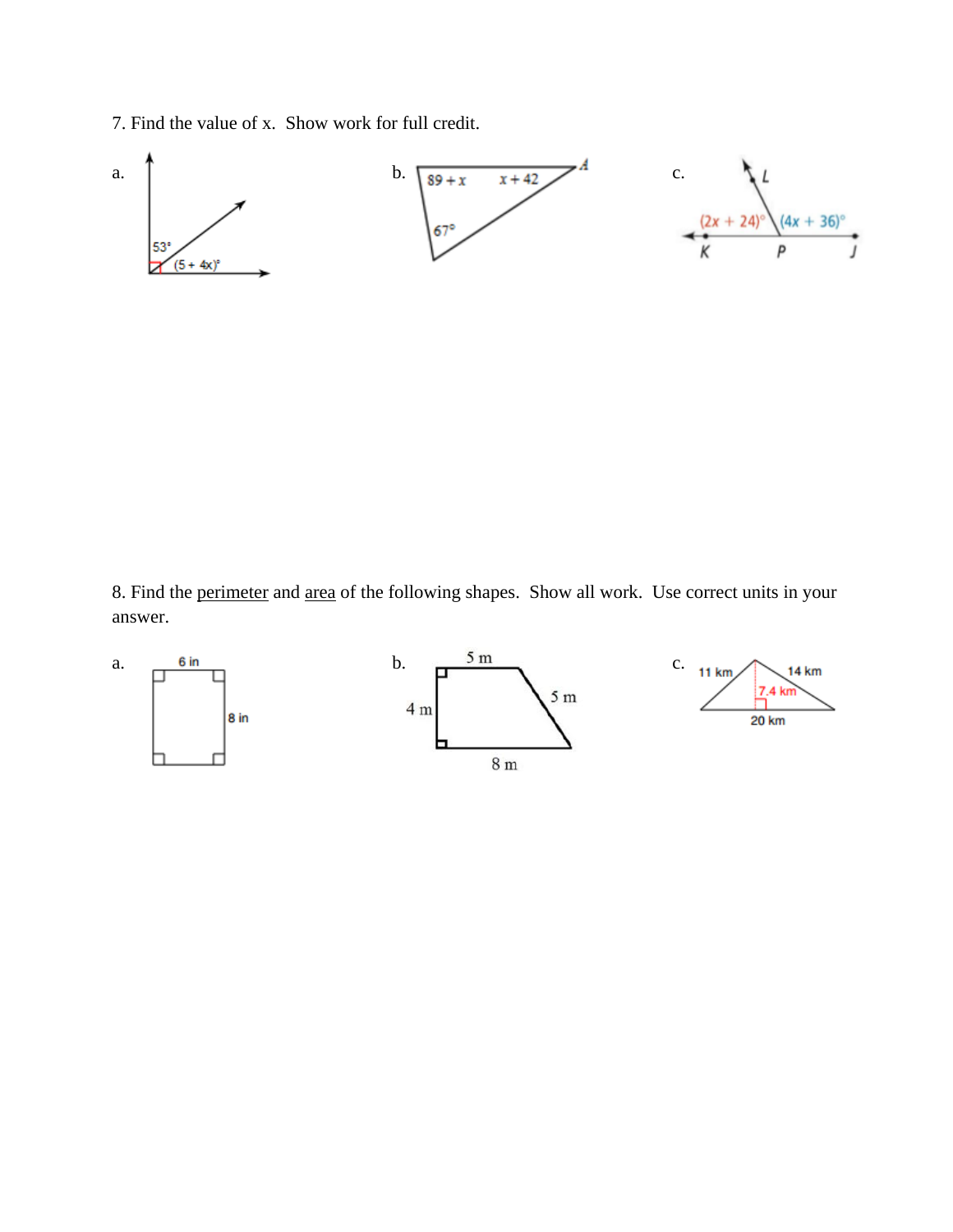9. Before going to the beach you want to get some new clothes. Since it's already summer, the malls are having fantastic sales on their summer stock. You make a list of the things you want to get while the prices are really good.



a. All bathing suits are marked down 30%. You also have a coupon that gives you an additional 10% off, and a \$10 gift card. If a bathing suit you want has an original ticket price of \$48, and the gift card is applied after the 10% discount, how much will you pay. Don't forget to include the 6% sales tax.

b. You go back later in the week. Sunglasses are now on sale for 10% off. You have \$15 to spend. What is the highest original ticket price that you can afford with the discount and 6% sales tax?

c. You decide to go back on another day to buy more bathing suits. Since it's the end of the sale, the manager decided to add a premium. If you buy two suits the second, lower priced item will have a 40% discount applied. You've chosen two different suits, one originally priced at \$44 and the other originally priced at \$37. How much will you pay, including the 6% sales tax?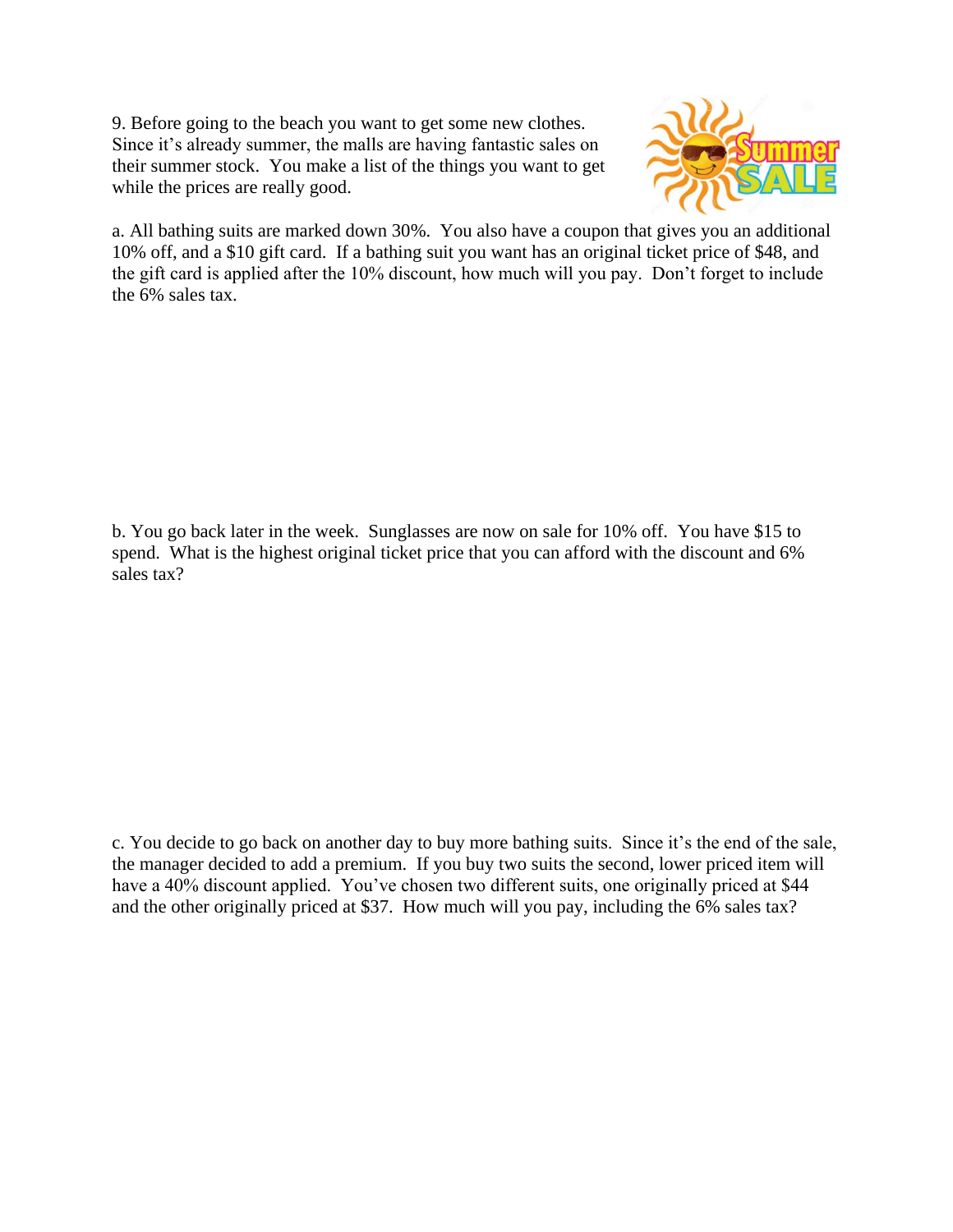10. You're thinking of setting up a lemonade stand in your neighborhood.

a. Write an equation to determine how many containers of powdered mix you need to make 10 gallons of lemonade if one container of powdered mix makes 4 gallons of lemonade. Then find how many containers of powdered mix you must have. Be careful with this one.

b. If you make all 10 gallons of lemonade, how many fluid ounces does that equal? Write your answer in scientific notation.

c. On the second day, you decide that you like mixing ice tea mix with the lemonade, and your mixture is  $\frac{3}{5}$  $\frac{3}{5}$  lemonade and  $\frac{2}{5}$  $\frac{2}{5}$  iced tea. If you still use the 8 fluid ounce cups, how many of the 8 ounces is lemonade? If you made a 48 fluid ounce container, how many of the 48 ounces is lemonade? What percent of the drink is iced tea?

d. You got 5 packages of cups. Two of the packages had 100 red cups. Two of the packages had 75 blue cups. One package had 125 yellow cups. On the first day you put them all in a large bag. When you serve the lemonade, you choose one cup at random.



What is the probability that the first cup chose a yellow cup?

What is the probability that the first two cups you choose are blue and red?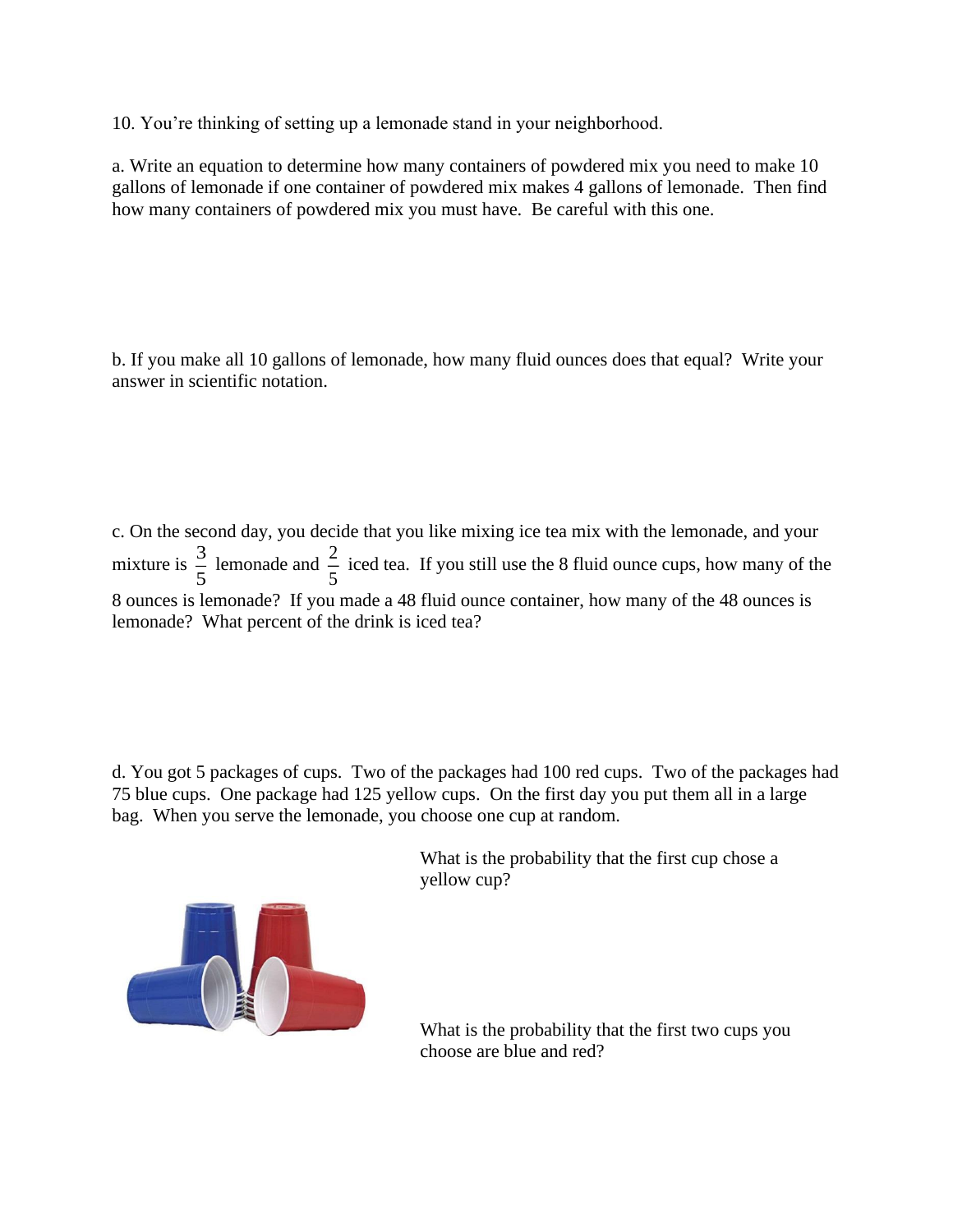11. Your best friend is having a pool party. The pool is rectangular, 27 feet long by 15 feet wide, and has an average depth of 8 feet.

a. Your friend said they just had the pool repainted over the summer. Find the surface area of the pool that was painted.

b. Your friend watched as her father filled the pool. When it was one-third full, he said there was approximately 8000 gallons. How many gallons were used to completely fill the pool?

c. Your friend's father used a garden hose to fill the pool. If it takes an hour to fill the pool with 550 gallons of water, how many hours did it take to fill the pool? How many days is this? (Hint: use your answer from part b)

d. You find several ring-shaped rafts. The rafts are 4 feet wide. If you and your friends line up, how many rafts can you fit along the length of the pool?